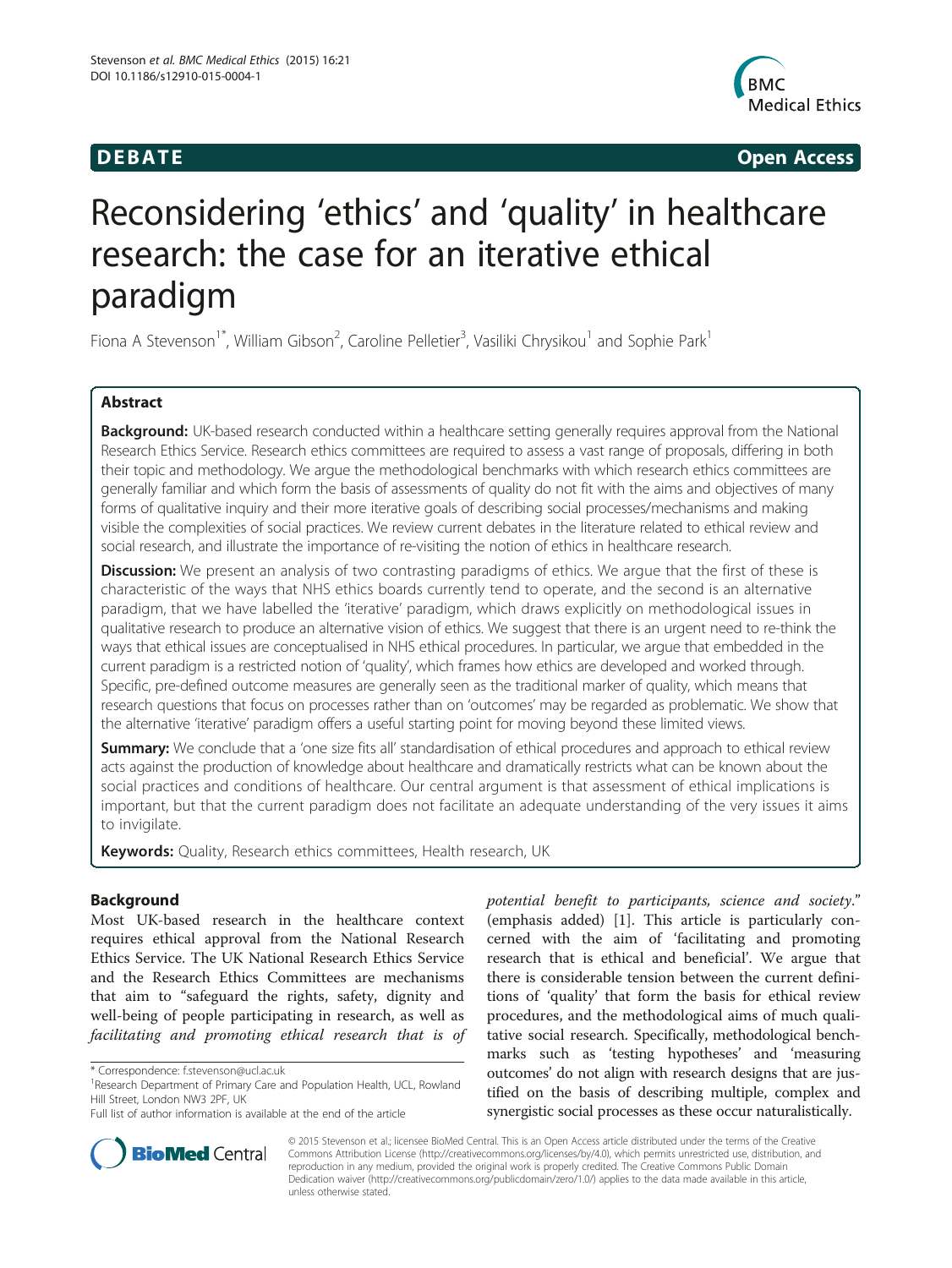Our aim in this discussion is to highlight that what constitutes a 'quality' application reflects disciplinary context and perspective. The 'one size fits all' approach to ethical reviews limits the production of knowledge about healthcare as it effectively devalues forms of enquiry that breach an implicitly, sometimes even explicitly preferred research paradigm. Where research is forced to modify its design in order to take account of judgements emanating from a different research paradigm it creates a potential risk to the quality of the research [\[2](#page-8-0)], and to the ability of researchers to maintain an ethical stance. In making this claim, we do not underestimate the complexity that more methodologically open review systems would face. However, we argue strongly that changes to ethical review are needed in order to maximise the quality of healthcare research and allow the social and cultural dimensions of healthcare provision to be informed by rigorous research evidence. Through this discussion our aim is to contribute to the body of literature that has already highlighted some of the limitations with current ethical procedures in healthcare contexts, particularly in the UK (see for instance [[2-8](#page-8-0)]). A key point that is made within these debates, and which we wish to examine and re-emphasise here, is that conceptions of 'ethical conduct' are not methodologically neutral, but are shaped through specific disciplinary or methodological approaches.

### Ethics in the human and social sciences

The case for ethical review boards is easy enough to make. Research may be harmful to those involved in it, be that researchers, participants, or other associated parties. This necessitates mechanisms to make sure that such risks are evaluated and responded to productively. These arguments have been discussed in some detail elsewhere (See for instance [[4,8,9](#page-8-0)]). In brief though, ethical review of research is regarded as justifiable because of two important historical issues; namely (a) inhumane experimentation on human subjects, particularly in Nazi Germany, and (b) research subsequently judged by some as ethically suspect, such as that which occurred in the past in the social sciences prior to ethical regulation (the most well-cited of these are Humphreys' studies in 1970 of the sexual practices of gay men [[10\]](#page-8-0); Milgram's 1965 experiments in obedience [\[11\]](#page-8-0), and Zimbardo's 1974 experiments of conformity [\[12\]](#page-8-0)). As with methodological procedures more broadly, the medical model of scientific research has been used as a standard for ethically appropriate research activity, and while there are now ethical procedures for the social sciences, the language of the natural sciences remains influential in their formulation [[13\]](#page-8-0). This of course includes how 'quality' is both defined and applied. Further, the administration of ethical standards in research has been increasingly bureaucratized,

and higher education institutions are expected to subject all research to such reviews.

In recent years, there has emerged a growing body of work that gives voice to frustrations over the difficult situation that academics find themselves in when dealing with ethical review boards. There is already plenty of evidence of the power of ethics committees to reshape research, particularly, although by no means exclusively, for qualitative research. There are many examples in the literature of research that has been prevented because of interpretations of ethical norms applied inappropriately (see for instance [[7,8\]](#page-8-0)). There are also a number of interrelated issues that are a source of complaint for academics undergoing ethical review:

Firstly, there is a perceived double standard within society, where academics are subject to stringent rules over how and what they can investigate, whereas institutions such as the media and the police, and indeed anyone operating outside of an institution, for example artists, can record the activities of societies members and do pretty much whatever they want with those records [\[4](#page-8-0)]. A similar point has been made in relation to journalism, in which the freedom of the press is used as an argument to challenge attempts to subject journalists to ethical review [\[6](#page-8-0)].

Secondly, the risks associated with research in the humanities and social sciences are regarded as being qualitatively different from risks in biomedical science research. Haggerty [\[4](#page-8-0)], Dingwall [\[7](#page-8-0)] and Hammersley [\[2](#page-8-0)] all argue that the extent of potential harm in social research is more limited than in research involving medical interventions. As Dingwall puts it "HSS (Humanities and the Social Sciences) researchers do nothing that begins to compare with injecting someone with potentially toxic green stuff that cannot be neutralised or rapidly eliminated from their body if something goes wrong. At most there is a potential for causing minor and reversible emotional distress or some measure of reputational damage" [\[7\]](#page-8-0).

Thirdly, the ethics committees are sometimes seen as a barrier to producing responsive research, as the immense administrative burden that they place on the already restricted time that academics typically have for research limits dramatically how quickly researchers can respond to and investigate rapid social changes, particularly in points of social crisis [[2,5\]](#page-8-0).

Fourthly, review boards have displayed a lack of understanding and sensitivity towards the distinctive aims and interests of qualitative research and their methodological underpinnings [[3,5,8](#page-8-0)]. Of particular concern is that foundational ethical principles in qualitative research, particularly research concerned with emergent research designs, grounded theory [[14\]](#page-8-0) or participant research [[15\]](#page-8-0), are impossible to implement in other forms of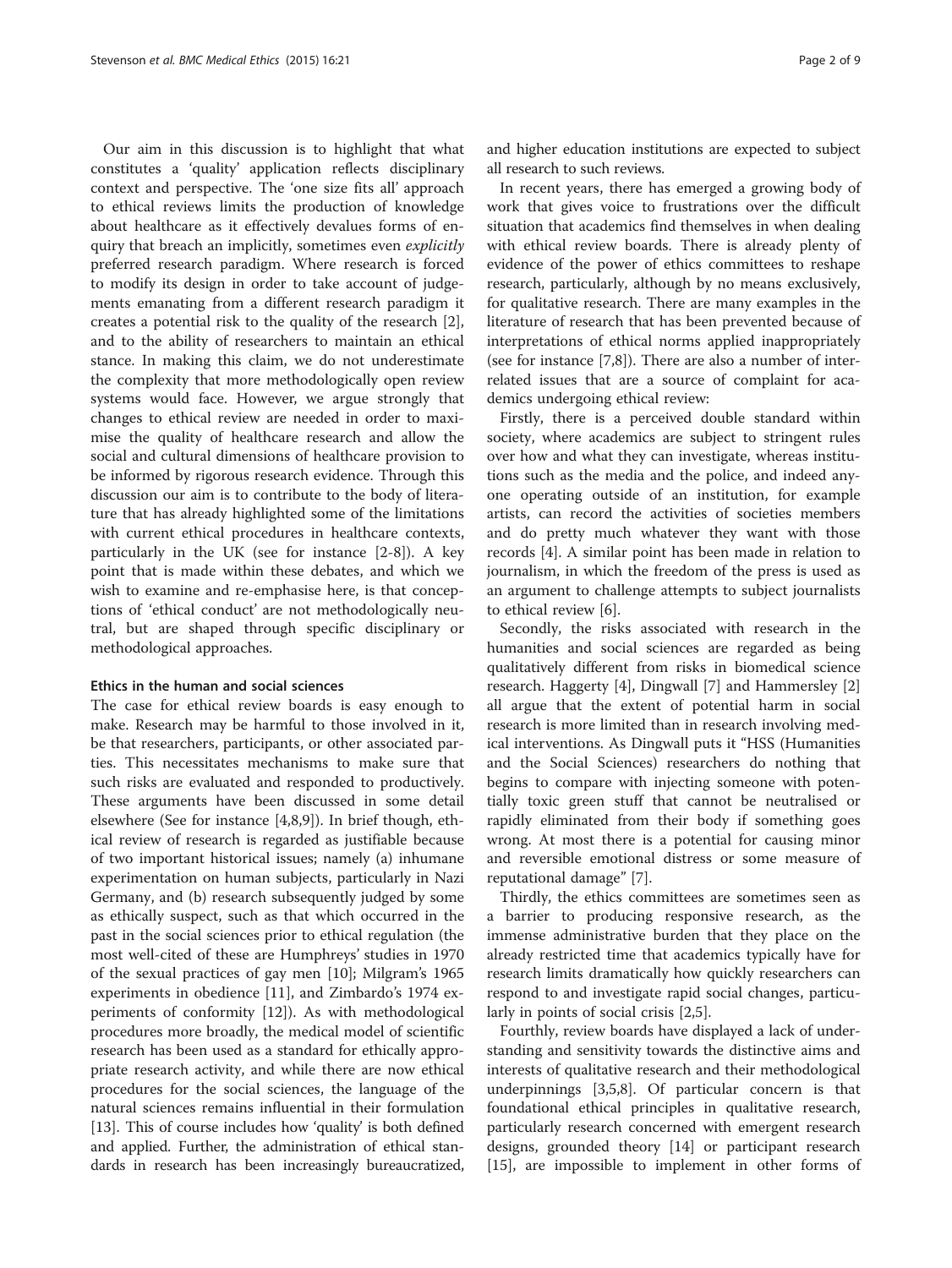research, and are therefore effectively prohibited. To take one example of many possible problems, the insistence on informed consent makes ethnography largely impossible as it 'denaturalises' the environment being researched, turning it into a formal research encounter rather than an exploration of culture as it happens. Moreover, on a practical note, ethnographers are unlikely to have the resources to establish fully informed consent from every person they may encounter in any given setting, by virtue of the complexity of most settings. Librett and Perrone [\[8](#page-8-0)] suggest that because of the substantial methodological differences between qualitative work and what they describe as the 'positivistic' frameworks of ethics, ethnographic research should be examined under a different review process to quantitative approaches.

The concerns outlined above have resulted in a number of arguments against the presence of review boards. One common argument is that ethical review operates against the rights of autonomy for academics [[7](#page-8-0)]. Tierney and Blumberg Corwin [\[16](#page-8-0)] have argued that there is now an inherent tension between the ideal of academic freedom and the processes of institutional review boards. They suggest that this is not just a matter of a lack of understanding of qualitative enquiry, but something much more general that relates to the very notion of academic work and identity in the new millennia. In essence, the standardisation of procedures for research through ethical guidelines diminishes the autonomy of researchers to delineate their own methods and methodological approaches or to formulate their own questions and therefore crucially to do good quality research.

Jacques Derrida has been a particularly high profile voice in defending the independence of academic research. He notes that "The University should thus also be the place in which nothing is beyond question, not even the current and determined figure of democracy, and not even the traditional idea of critique, meaning theoretical critique, and not even the authority of the "question" form, of thinking as "questioning" [[17\]](#page-8-0). The reference to democracy here is important, as it is increasingly common to see social research as a component of the development and maintenance of democratic ideals, and some research guidelines (such as the British Educational Research Council) make explicit reference to this as an ethical principle. In Derrida's view, real freedom, and real ethics, implies the possibility of critiquing even this.

Another common argument against ethical review committees is that they jeopardise the notion of free inquiry for society more generally, and operate against the notion of research that is not controlled by those in political positions. The UK's ESRC is one of the main

funders of social research in the country, and it has historically set the standards for ethical enquiry, both in terms of the training of researchers, but more tangibly in delineating the standards that all research that it funds must adhere to. It is not hard to see that there is some considerable tension between the notion of 'free enquiry' and a system where both the topics of research and the methods through which it is carried out are defined in large part by one governmentfunded institution [[2,7\]](#page-8-0).

A further argument raised by Hammersley [[2\]](#page-8-0) is that there is considerable lack of consensus in research communities regarding 'appropriate ethical practice', calling into question the idea that a collection of experienced researchers on a review panel are well placed to resolve ethical decisions: what is more likely, perhaps, is that researchers conflict in their opinions and compromise their views for the sake of reaching decisions. Moreover, Hammersley [[2\]](#page-8-0) further points to the argument that general ethical principles should be interpreted in the light of the specifics of a local research setting and methodological expertise, and generally speaking it is not the ethics committee that possesses this knowledge, but the researchers themselves. For these reasons, Hammersley suggests that ethics committees are not well placed to undertake ethical reviews: the regulatory framework within which they are embedded is counterproductive when, or because, it absolves researchers from the necessity and the practical process of reflecting on the ethical considerations raised by, and during, their research.

Consideration of ethical concerns is generally accepted as necessary and there are a range of ethical guidelines reflecting different disciplinary or methodological emphases; so for instance, the British Educational Research Association has its own ethical guidelines which differ from those, say, of the British Sociological Association or the British Psychological Association. Alongside these guidelines on what constitutes 'ethical practice', there are bodies charged with providing ethical reviews, such as University Ethics Committees, the Social Care Research Ethics Committee and The NHS National Research Ethics Service. Our focus here is on reviews by the latter. We argue that this system of ethical review contains an extremely rigid conception of 'quality', and further, that a restrictive, positivistic ethical paradigm is, in our experience, dominant within it. This is visible, for instance, in the use of the terminology of 'human subjects' - as singular phenomena - and the broader language of the natural and medical sciences which remains highly influential [\[3](#page-8-0),[5,13\]](#page-8-0), and plays a particular role in delineating what is permissible within research. This terminology hides the complexity of ways in which the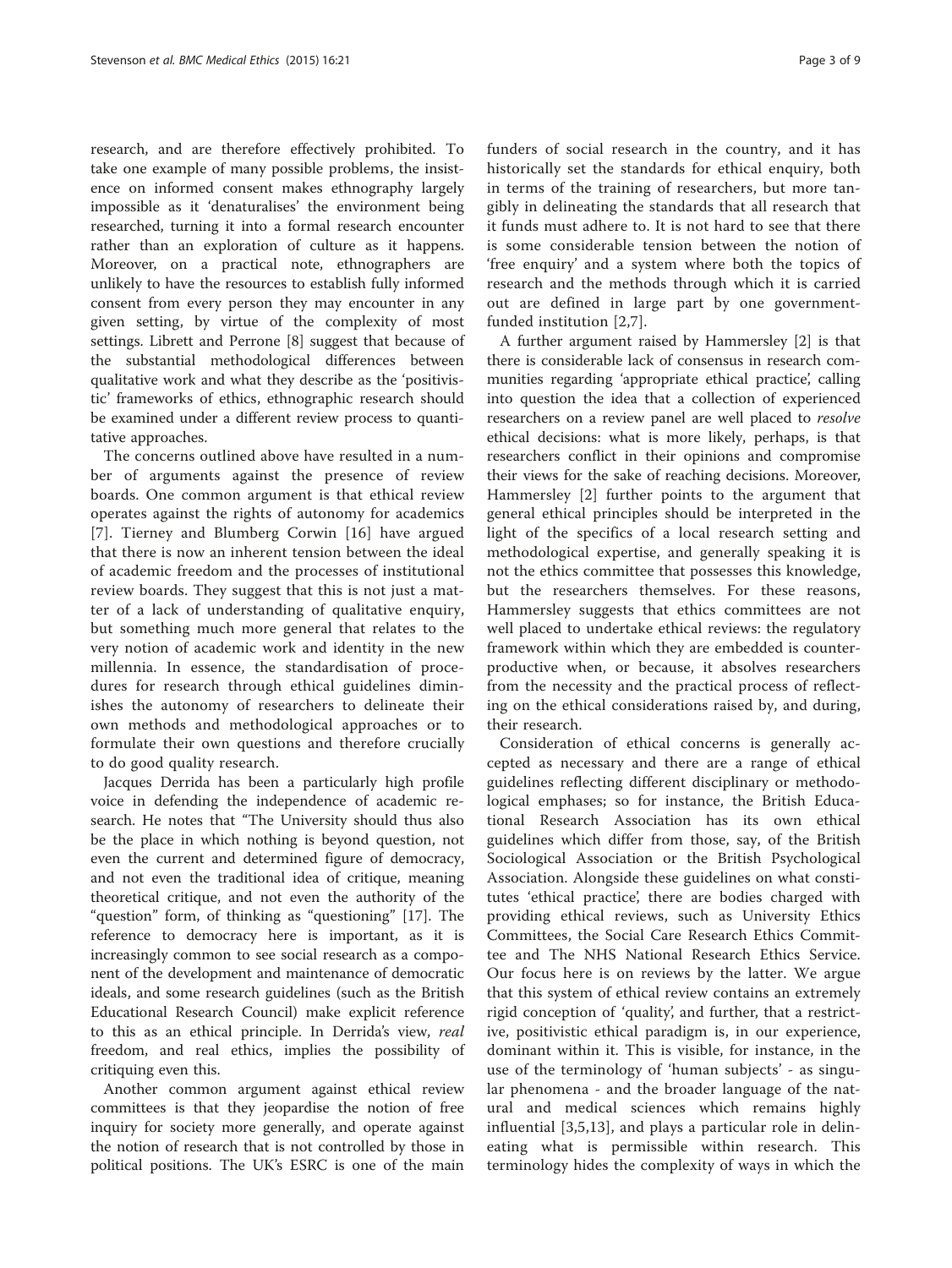people who engage in research may be defined and therefore how they participate in research. Terms such as research 'subjects', 'objects', or 'participants' are not just alternative terms for 'people', but are ways of conceptualising the role of people within the research process, and have embedded within them different assumptions about the aims and purpose of the research process, and therefore what constitutes research ethics.

### **Discussion**

#### Differing ethical paradigms

As Hammersley and Traianou [[18](#page-8-0)] pointed out, there are a range of perspectives in relation to ethical review; here we outline a framework for comparing two very different 'ideal type' paradigms of, and approaches to, ethics in social research in relation to both the processes of knowledge production and methodology. To reiterate, our intention is not to reject the importance of ethical reviews, but to provide a critique of the current operationalisation of the NHS Research Ethics process, particularly (although, again, not exclusively) in qualitative enquiry. In undertaking this discussion, we present these two paradigms as 'ideal types', and show their relation to broader methodological debates in the social sciences. While we will make reference to some of these debates, it is not our intention to provide a thorough review of them– rather, our interest is in signalling the ways that they impact on considerations of ethics and, more specifically, on the role of review boards in dealing with them. Having outlined these two paradigms we consider, drawing on our recent experience of the processes involved in gaining NHS ethics, how the ideas presented map on to our experiences.

The first paradigm we label as 'pre-dictive ethics'; the hyphenated name is intended to draw attention to the dual characteristics of 'pre' defining and 'dictating' ethical procedures. This paradigm is characterised by the following principles:

- The hypothesis to be tested is specified in advance
- The risks involved in doing the research are predictable
- The research process will either affirm or refute the starting hypotheses

The pre-dictive approach to ethics involves deciding in advance the possible research scope, remit, questions, and design and, as a consequence, regards ethical problems as something that must also be identified (and solved) *prior* to research.

In contrast to this, an 'iterative ethics' paradigm is characterised by the following general commitments:

- Research questions and design established at the start of the research process evolve in the light of an ongoing process of analysis
- Some risks can be specified in advance, but the researcher cannot claim to predict them all since these will emerge as a result of the research process itself, with the researcher then expected to carry out ethical reflection
- Research outcomes consist of statements made possible by the research process, rather than the acceptance or refutation of prior hypotheses

These two paradigms reflect different ways of thinking about the process of knowledge production and its relation to methodology, and imply different languages for describing this relationship. Table [1](#page-4-0) gives an overview of the general methodological principles that are characteristic of each one. In the following discussion we will work through these issues one by one, illustrating the tensions that exist within them, and the very different methodological implications for the orientation to ethics.

(1)In a pre-dictive approach, ethics is conceptualised as a set of possible eventualities that can be pre-conceived prior to the enactment of research. Research ethics are measurable and accountable, and are translated into formulations of 'ethical behaviour', as a pre-defined model of action. In an 'iterative' approach, ethics is conceptualised as an on-going practice that is realised in interaction. While some ethical concerns may and should be imagined prior to research, the iterative nature of the research means that many more ethical issues are likely to emerge, and even those that can be guessed may not be seen in the most appropriate way prior to beginning a research project. In an iterative paradigm, ethical approval is only the first step in the process of doing ethical research, ethical issues are regarded as emerging from the very process of research engagement. Just as data analysis, research design, and writing are not 'stages' of research but are on-going areas of work [[19,20\]](#page-8-0), ethics is also better thought of as a research *process* rather than a research requirement. This observation is not intended to suggest that ethics boards need to meet on multiple occasions; rather than a call for additional bureaucracy, the issue pertains to how ethical issues can be identified and the researcher can maintain an ethical stance in doing research. However it is managed, the current processes invoked by NHS ethics committees are not fit for purpose in ensuring ethical research where the research design is intended to enable the investigation of emergent social processes as opposed to pre-defined outcomes.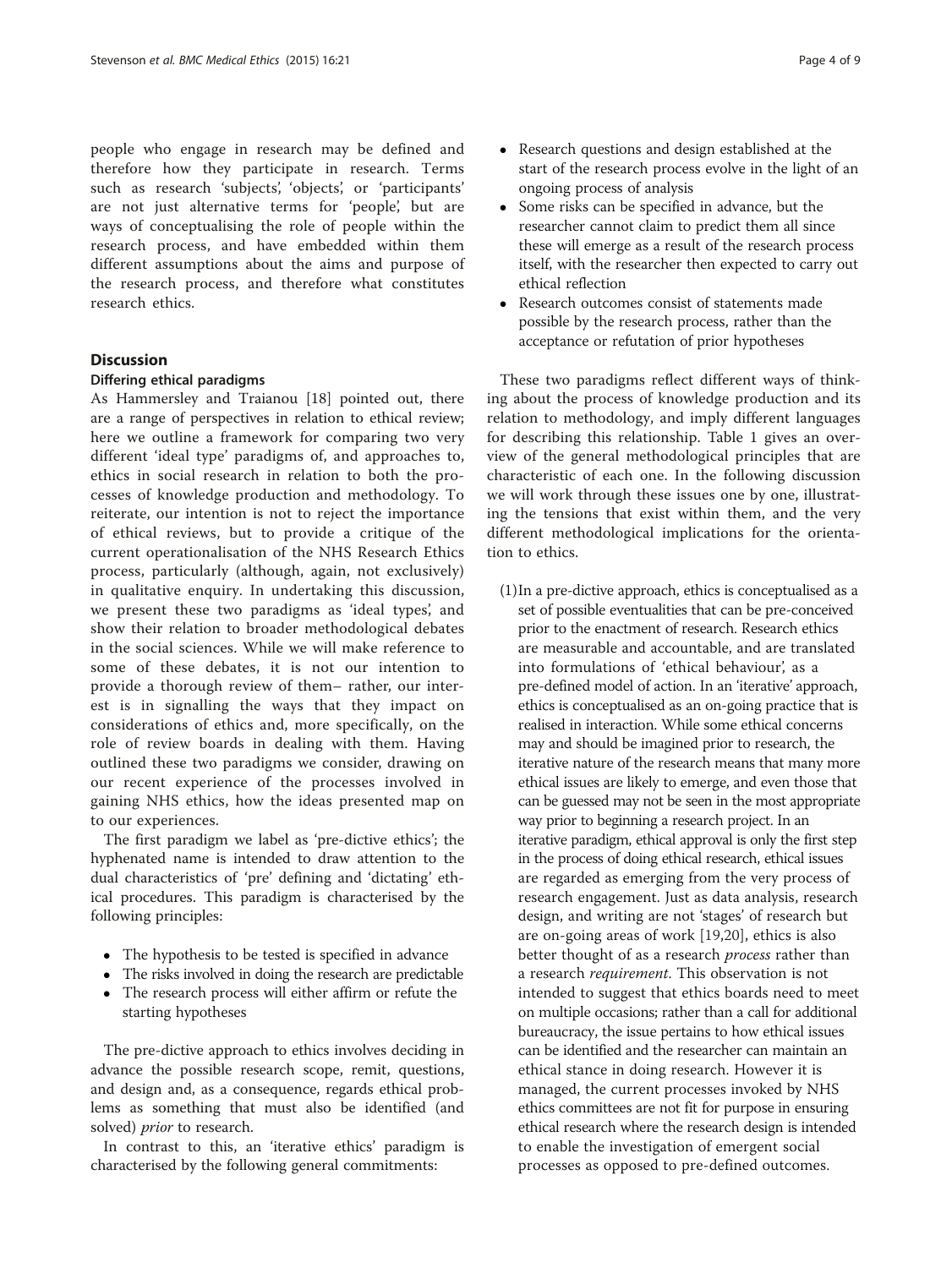<span id="page-4-0"></span>

| <b>Pre-dictive ethics</b>                                                                                                                                                             | Iterative ethics                                                                                                                              |  |
|---------------------------------------------------------------------------------------------------------------------------------------------------------------------------------------|-----------------------------------------------------------------------------------------------------------------------------------------------|--|
| Ethical risks are generally predictable                                                                                                                                               | Ethical risks may NOT be predictable                                                                                                          |  |
| 2 Ethical procedures should be pre-specified - Ethics as 'requirement'                                                                                                                | Ethical procedures should be emergent to take into account the<br>unfolding context - Ethics as 'process'                                     |  |
| 3 Treats participants as being 'subject to' research                                                                                                                                  | Treats participants as being 'subjective participants within' research                                                                        |  |
| 4 Ethics reviews aim to protect participants                                                                                                                                          | Ethics reviews aim to help researchers to think sensitively about how<br>to maintain an ethical stance towards and with research participants |  |
| 5 Ethics reviews aim to evaluate researchers                                                                                                                                          | Ethics reviews aim to work with researchers to explore ethical concerns                                                                       |  |
| 6 Ethics reviews 'apply' codes of conduct and treat ethics as a set of<br>'accountable standards'                                                                                     | Ethics reviews analyse ethical concerns with researchers in relation to<br>the specific research context                                      |  |
| 7 Researchers treated as independent from practices of data collection and Researchers seen as reflexive participants within research<br>regarded as implementing a research protocol |                                                                                                                                               |  |
| 8 Work with a binary of 'ethical'/'non-ethical'                                                                                                                                       | Treat ethical problems as multidimensional and contextually framed                                                                            |  |

- (2)If researchers produce knowledge by conducting research on participants, it is usually treated as reasonable that the possible risks 'for' or 'to' such participants be specified comprehensively prior to their involvement. If researchers produce knowledge by conducting research with participants, taking into account and investigating their interpretations, questions and priorities, it is usually treated as not reasonable - and moreover profoundly unethical - to require such researchers to predict comprehensively the risks of doing the research as well as the research outcomes. This is because such pre-specification excludes the possibility of the research process responding to emerging (and unpredictable) events in the research setting. So, for instance, in traditions such as ethnography and grounded theory, the research design is emergent and not comprehensively decided in advance, precisely to allow questions and designs to develop as the research progresses [[14,15\]](#page-8-0).
- (3)The two 'ideal types' of research traditions have implications for how ethical committees consider participants in research. In pre-dictive approaches, attention is given to research participants as 'objects' of the research process, and, consequently they tend to be viewed as potential 'victims' of any unethical practices perpetrated by the researcher. The role of the committee is, then, to protect participants and assume the role of the ethical arbiter, protector and judge. By contrast, in iterative traditions, attention is given to research participants as subjects in the research process (in the sense of 'subjective participants in' rather than 'subject to') and are treated as helping to shape the research process, including the formulation of research questions and the data collection process. The reflexive turn in the social sciences; the emphasis on the mutual construction of discourse; the positioning and negotiation of subject identities and the instability of knowledge as a category –have

all profoundly influenced debates about the nature of relations between researchers and research participants. While there are many manifestations of this debate, one of the most famous overtly methodological articulations is Charmaz' [[21\]](#page-8-0) outline of 'constructivist' grounded theory. The general point we wish to emphasise is that qualitative methodologies have moved a long way from the visions of research participants as passive recipients of research actions, to a view of knowledge (and therefore ethics) as a joint problem, not a researcher (or ethics committee) problem. To pre-empt a potential complaint, this issue is not solved by having representation from user groups on a review panel (e.g. patients): what is required is a different way of thinking about how ethical issues emerge through research.

- (4)As a consequence of point three, in pre-dictive approaches to ethics the intention is to analyse the possible risks that a research participant may encounter, and to make sure that the researcher has a sufficiently developed strategy for dealing with them. In iterative ethics, the review board's role involves taking into account the interests of research participants but does not imply specifying these interests comprehensively in advance for them. It thus acknowledges participants' autonomy as decision-makers and their capacity to make judgements based on their own ethical stance within the research setting.
- (5)The predictive nature of ethical problems means that the role of ethics boards in the first tradition is to evaluate the extent to which researchers have been able to effectively foresee ethical problems, and to design an ethically appropriate research protocol. In iterative approaches, because ethics are not 'pre-conceived' their role is facilitative, aiming to help researchers to think through possible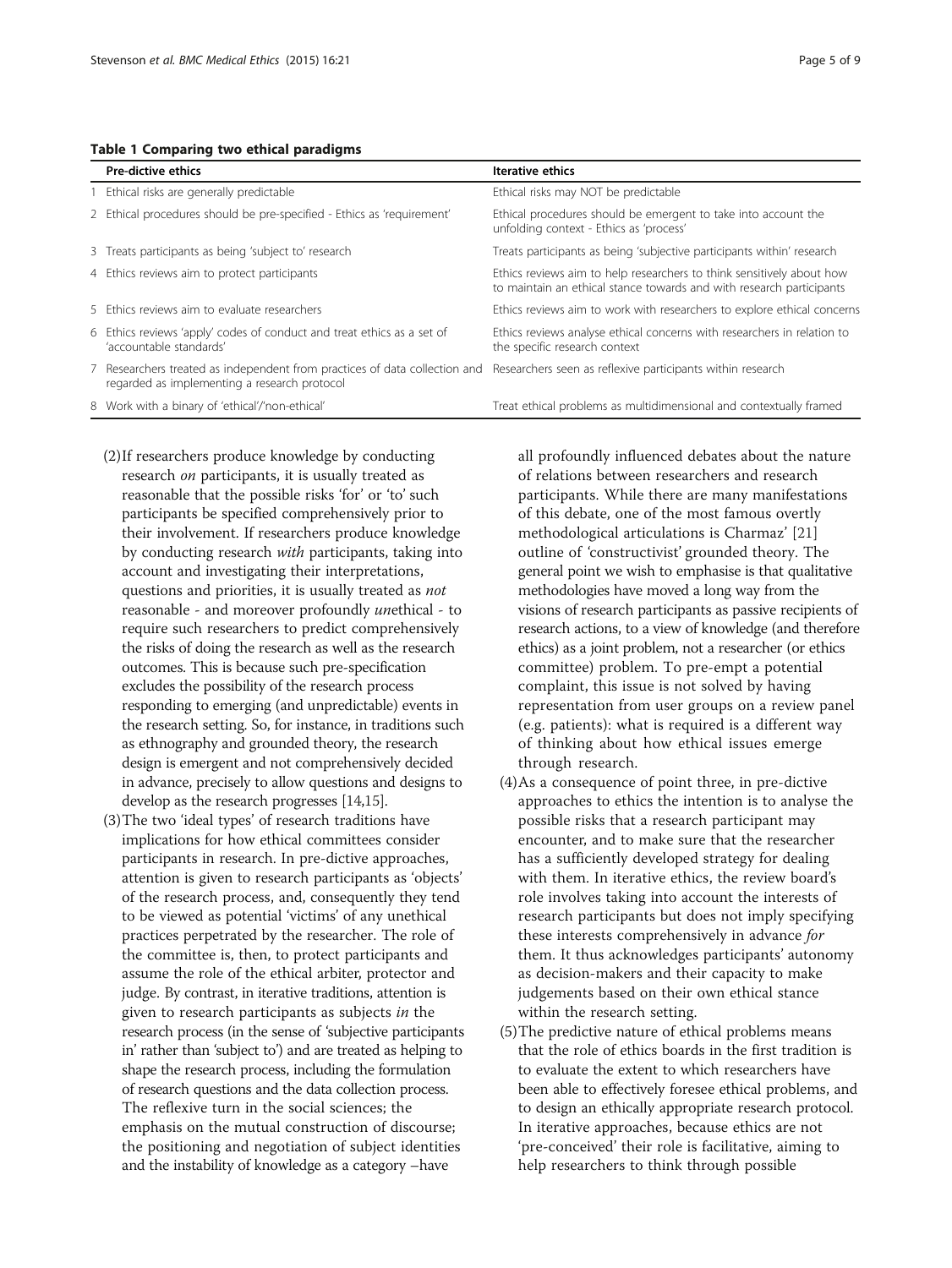problems, and to act as something like a 'critical reader' rather than a judge.

- (6)The shift implied in point five means that there is a stark difference between, on the one hand, viewing ethics as a set of procedures to be applied to researchers, and on the other, treating ethics as a matter to be discussed and analysed in relation to the context. This shift in perspective to 'working with' rather than 'evaluating' researchers is a crucial and positive part of the role that research committees could, but currently do not generally take. To phrase the matter like this may sound like the committees should lose the capacity to block research or to make changes to it; this is not what we are suggesting. Rather, the idea is that the basis of the judgement on which such blocking may occur needs to change from 'the researcher's ability to describe, predict and avoid hypothetical ethical problems' to 'the researcher's ability to reflect on the ethical sensitivities of a setting, and to devise strategies for managing them'. Thus the emphasis should be on the quality of ethical thinking, rather than the ability to pre-specify a long list of potential scenarios with research applications demonstrating critical reflexivity, not a list of commitments which are then treated as exhaustive. This shift in the role of a panel has important implications for their possible formation. If such boards are to act as anything other than the implementers of pre-conceived ethical protocols, then their structure would need to be representative of the methodological communities that they are representing. In summary, we argue for a conception of ethics as an ongoing, integral part of the research, as opposed to a one-time assessment resulting in research being judged as 'ethical' or not. We are not arguing for the extension of ethical regulation, but rather for recognition by ethical committees of the emergent nature of ethical risks and the creation of a cooperative environment in which this can be considered and discussed.
- (7)These positions carry through into considerations about the position of the researcher in relation to the research. In the first tradition, the researcher is understood to be largely independent from practices of data collection; they are treated as implementing a research protocol, rather than interacting with the object of research. Although there is increasing interest in relation to the possible effect of the researcher on data collected, this generally leads to attempts to minimise rather than accept and embrace such effects as intrinsic. In the second tradition, the researcher is understood to be an instrument within the research, a reflexive participant involved in the mutual production of knowledge, making sense of a

research setting in interaction with research subjects. The presence of the researcher is not incidental to, but rather definitive of, not only what data are collected and how these are interpreted, but also of the ethical issues that are raised.

(8)Finally, in a pre-dictive paradigm, research is subject to a binary of 'ethical' versus 'unethical', and the aim of the board is to ensure that research that does not meet its protocols is not allowed to proceed with a judgement that it is 'unethical'. However, for iterative research, ethics are not seen in this way, but rather are treated as relational and multidimensional. The research process as a whole is not considered straightforwardly either 'ethical' or 'unethical'. Instead, attention is placed on how the researcher defines, negotiates and maintains an ethical stance, and how they manage (often with participants) ethical considerations in a research context characterised by the often multiple ethical frameworks of participants, as well as research 'users'. As a consequence, the ethics of a research project are not totally controllable by the ethics committee, but much more dependent on the researcher and multiple others, including research participants. Therefore, time spent engaging with an ethical committee is but one of many (and possibly more significant) ways of ensuring that research is ethical.

The implications for judgements of 'quality' in research

We now move to ground the ideas presented by reflecting on some key incidents from a recent experience of seeking ethical review for a piece of ethnographic research, best fitted to 'iterative ethics'. We focus in particular on the ways in which responses from the committee were couched in terms of quality.

Our study's initial aim was to investigate empirically how 'decision-making' was done in practice in an A & E setting. This interest arose from two main concerns: first, the limited amount of observational, empirical research on decision-making, and shared decisionmaking specifically, in healthcare which can serve as a basis for teaching decision-making in medical education (the research team all have some connection to clinical education); second, the view expressed to us by A&E consultants that foundation year doctors had difficulties making decisions. On the basis of these concerns, we designed a study which would allow us to examine two things: the activities and practices constituting 'decision-making'; and the involvement and participation of junior doctors in such activities and practices. The first part was intended to be an ethnographic consideration of decision making in an A & E setting, and the second part focused more specifically on the actions of particular participants – junior doctors – with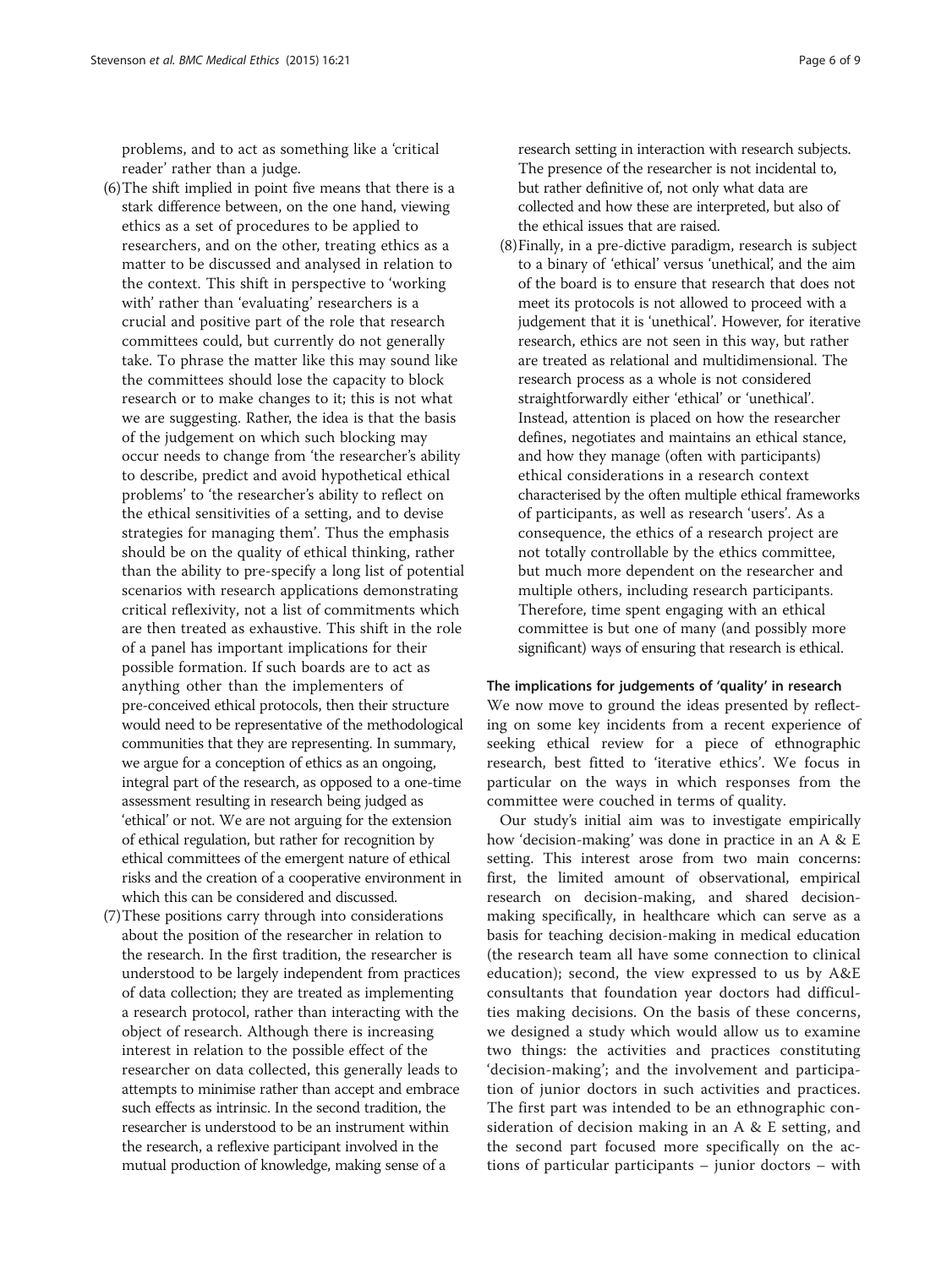observations of a small number of consultations led by them, supplemented with interviews. The data we proposed to collect comprised observational field notes, video recordings of doctor patient consultations, as well as video and audio recordings of doctors' working routines. Such data have previously been collected in related studies carried out in other countries [[22](#page-8-0)-[24](#page-8-0)]. Our study was designed as a pilot to research how 'decision-making' might be investigated empirically in A&E and other kinds of healthcare settings.

#### Judgements about research design

Underpinning the objections raised by the research committee to aspects of our research design lay their concerns about the overall value and quality of the research. Specifically, the committee judged that an interest in decision-making necessitated our making judgements about good and bad decisions, and that our failure to measure this was a sign of poor quality research. Our emphasis on researching processes of decision-making, rather than the quality of decisions, caused particular problems when seeking a favourable ethical opinion. The committee decided that balanced against the intrusive nature of the data gathering and the ethical risks to patients of having their actions and cases recorded, this topic was of questionable value - as we were not proposing to monitor 'safe practice' within the setting in return for participation. Associated with this was the concern that the project should monitor 'good practice' within the medical settings. A member of our team is medically trained, and the ethics committee saw her as having an important role in ensuring that all practice observed as part of the research was 'good practice'. This is significant, as in making this recommendation, the committee effectively privileged judgement of medical practice (in relation to biomedical, procedural norms) over a consideration of the processes involved in the construction of medical practice. In other words, the concern to make sure that the doctors were adhering to protocols was seen as more important than an investigation of how those protocols were translated in practice. The concern to protect participants (points 3 and 4), by insisting on ensuring that medical protocols were adhered to, meant that we were asked to transform the nature of the study from one looking at how medicine is practised, to one focussing on measuring how well it is practised by junior doctors. Our methodological and ethical commitments as researchers, as well as the concerns of the clinicians in the setting with which we had collaborated in developing the initial design, were overruled. Moreover, there is another, broader ethical issue relating to the procedure proposed by the review board. This it to what extent can a researcher, even one that is medically trained, judge a (nother) clinician's practice on the basis of limited data,

particularly given the wider context within which all care takes place?

#### Implications of judgements about research design

The feedback and discussions which emerged during the process of ethical review indicated that the ethics committee found the proposed ethnographic and iterative research design to investigate our questions of the process of decision making problematic. This was expressed in several ways. In relation to point 1 in our table, we were told to specify precisely the inclusion and exclusion criteria for categories of patients to be involve in our research; our broad criteria, pertaining to the ability to consent to participation as well as our own judgement and that of a senior clinician about who to approach for consent, was rejected. This may seem trivial, but required us to construct a list of people defined by medical criteria that would be excluded, despite the fact that in practice people judged unable to give consent for video recording will be excluded, regardless of their stated medical problems. Crucially, what was effectively dismissed in this request to change our selection criteria was our ability, as well as that of our clinical colleagues and patients themselves, to make judgements in the setting about the ethical risks raised by participation; the committee demanded that we predict the risks so that they might then pass judgement on them (see points 5, 6 and 7 in our table). This meant that a wide range of patient categories were then excluded from our research protocol, preventing, for instance, any possibility of identifying iteratively categories of patients for which processes of 'decision-making' might raise distinctive issues. It also meant that there was little possibility to discuss ethical concerns about possible but unpredictable situations, since the committee treated risks which were not predicted as a sign of poor research.

We were also asked to seek individual written consent from all participants for each instance of observation, on the basis that participants needed to be fully informed about the risks of participation prior to consenting to it. This request is problematic for ethnographic research, in which researchers participate in and observe settings naturalistically, and where consent procedures are organised to support this (for instance, seeking consent verbally, and in ways which are appropriate to the unfolding context – see point 2 in our table). This request has required us to reduce significantly the scope of our initial phase of observation, and focus most of our time and attention on the activities of a prespecified group, namely junior doctors. There are two potential dangers with this amendment to our research design. The first is that it significantly restricts our ability to investigate decision-making as a complex, social process involving multiple actors across the A & E setting, as suggested by Iedema et al.'s [\[22](#page-8-0)] work carried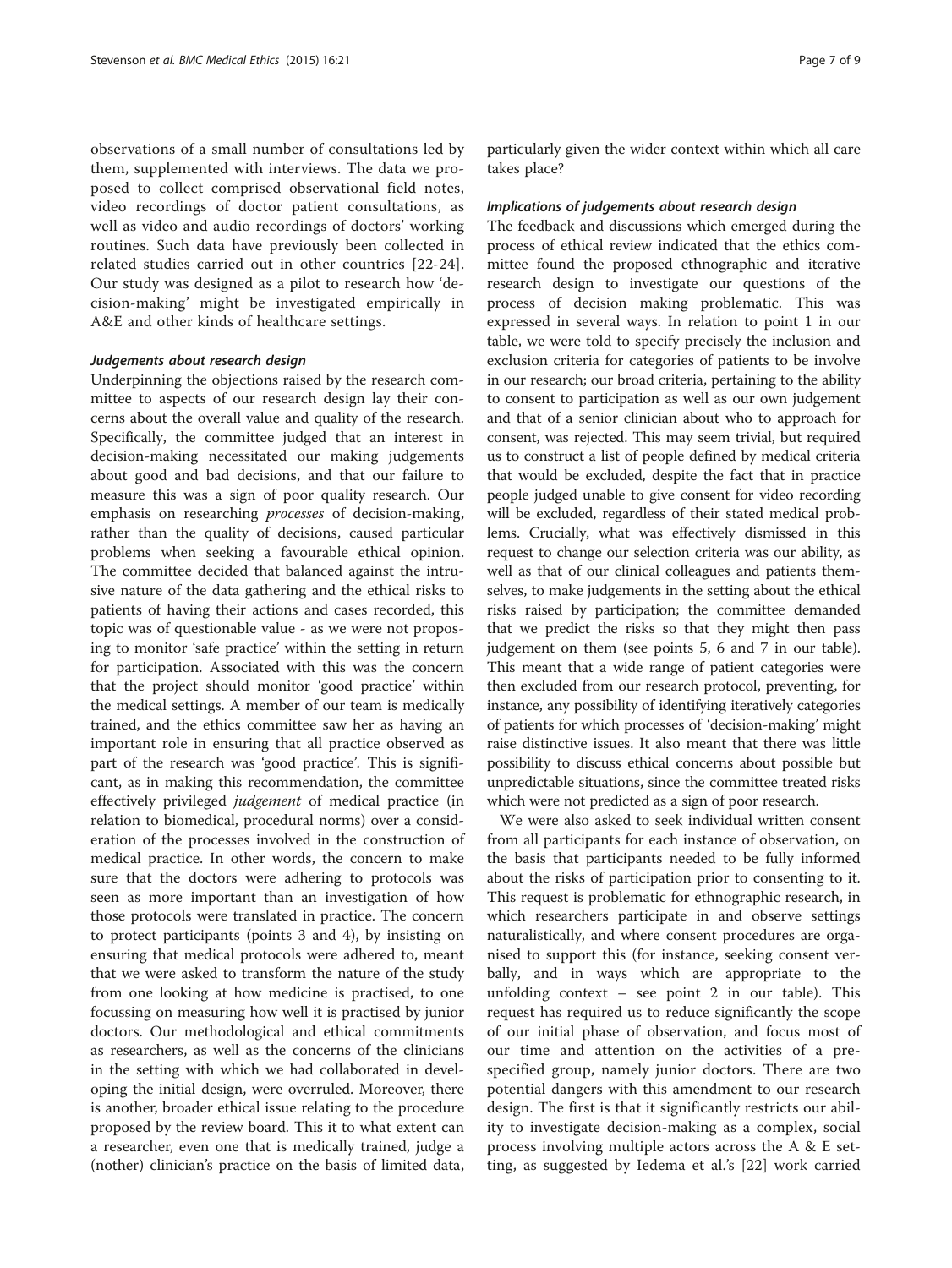out in Australia and Berg's [[25\]](#page-8-0) study in the Netherlands, which point to the socially distributed and temporally extended nature of decision-making. The second danger is that it leads us to focus on the activities of one group – junior doctors – with limited ability to contextualise these within wider social processes; the risk is that this group is pathologised in relation to medical decision making by virtue of being the main focus of the research. Thus junior doctors' actions becomes the focus as opposed to understanding their decision making as shaped and to some extent determined by the complexity of the wider context within which it occurs.

#### Who decides what is ethical?

The institutional role of the ethics committee as gatekeeper to research with the right to decide what is ethical or not, manifested very problematically for us in one particular episode. We were advised that if a participant withdrew from the study, their data could be withdrawn too, as we had proposed. However, we were told that we would need to retain the data and make it available in cases of a relevant legal complaint or procedure. This recommendation raises for us a profound ethical issue relating to the confidentiality of participant data and the nature of the researchers' promises to participants (including patients) regarding its security. It meant that we could make very few promises about the confidentiality and safeguarding of data (e.g. limiting who can see it, where it will be used, how it will be stored): the data were treated as available to the hospital upon its request and under conditions which are not subject to ethical review. On the one hand then, we were asked to offer participants confidentiality and anonymity, and on the other, the possibility for respecting such offers was withdrawn. Although this seemed a paradox to us, it was not perceived as such by the committee, a perception dependent upon treating only research and researchers (versus other authorities including hospital management) as presenting ethical risks in their interactions with staff, patients and also researchers. The judgement of these other parties, about ethical risks and where these might lie was not treated as relevant.

In the assessment of our proposal the wider implications of enforcing changes to our research design that narrowed its focus was not recognised by the ethics committee as their concern was directed at the risks presented by participation in research activities, and not by the wider implications on what could then be known. In other words, the risks to junior doctors were treated as pertaining to the conditions under which consent would be requested, and not to the formulation of the problem which the research was intended to address. This reflects the ethical/non-ethical binary within which the committee was working, and which excluded the possibility of research presenting ethical problems at different levels, multidimensionally, and according to context (point 8 in our table).

To reiterate, the main point being made here is not so much in relation to the decisions themselves, but the basis on which ethical research practice was determined. The ethical risks presented by the study were treated as subject exclusively to the decisions and definitions of the ethics committee. The commitments and concerns of the researchers as well as those in the setting (including patients as potential participants) were not treated as relevant. For instance, the possibility of patients deciding on the value of the research in context and iteratively with researchers was pre-empted.

After several iterations of the review process, our application was finally approved. In the process, our research questions and design were re-shaped to reflect the predictive ethical paradigm within which the committee operated. In some respects, this has forced us to clarify aspects of our design, but in many others, it has narrowed the scope of our research aims, and set up several ethically problematic conditions for doing the research (problematic for us). It has also consumed the entire initial research budget for doing the work. Insofar as this is a pilot study, such results are themselves interesting, but they raise many questions for us: what scope is there to do healthcare research in the UK focusing on the quality of existing practice which is iterative and emergent in its design and its ethics? What responsibility do NHS ethics committees have in considering the risks they create for researchers through the general focus on a single ethical paradigm, which privileges questions concerned with outcomes rather than process at a time when questions have been raised about culture and its effect on quality in health care [\[26\]](#page-8-0)? Who is protected in ethics committees' judgements and for what reasons? How democratic or accountable are NHS ethics committees in making judgements about the quality of research they approve? What are the effects of the NHS ethics review process on the quality and range of healthcare research and what are the implications for researchinformed practice? These questions are important as the notion of quality held by ethics committees dictates what research can be done, while even projects which are approved are potentially left with the indelible mark of judgements made in the course of approval.

#### Summary

In this paper we have built on existing debates and related this to recent experiences seeking ethical approval for an ethnographic study. We conclude that although there is a strong argument for the existence of institutionalised ethical regulation, a 'one size fits all'